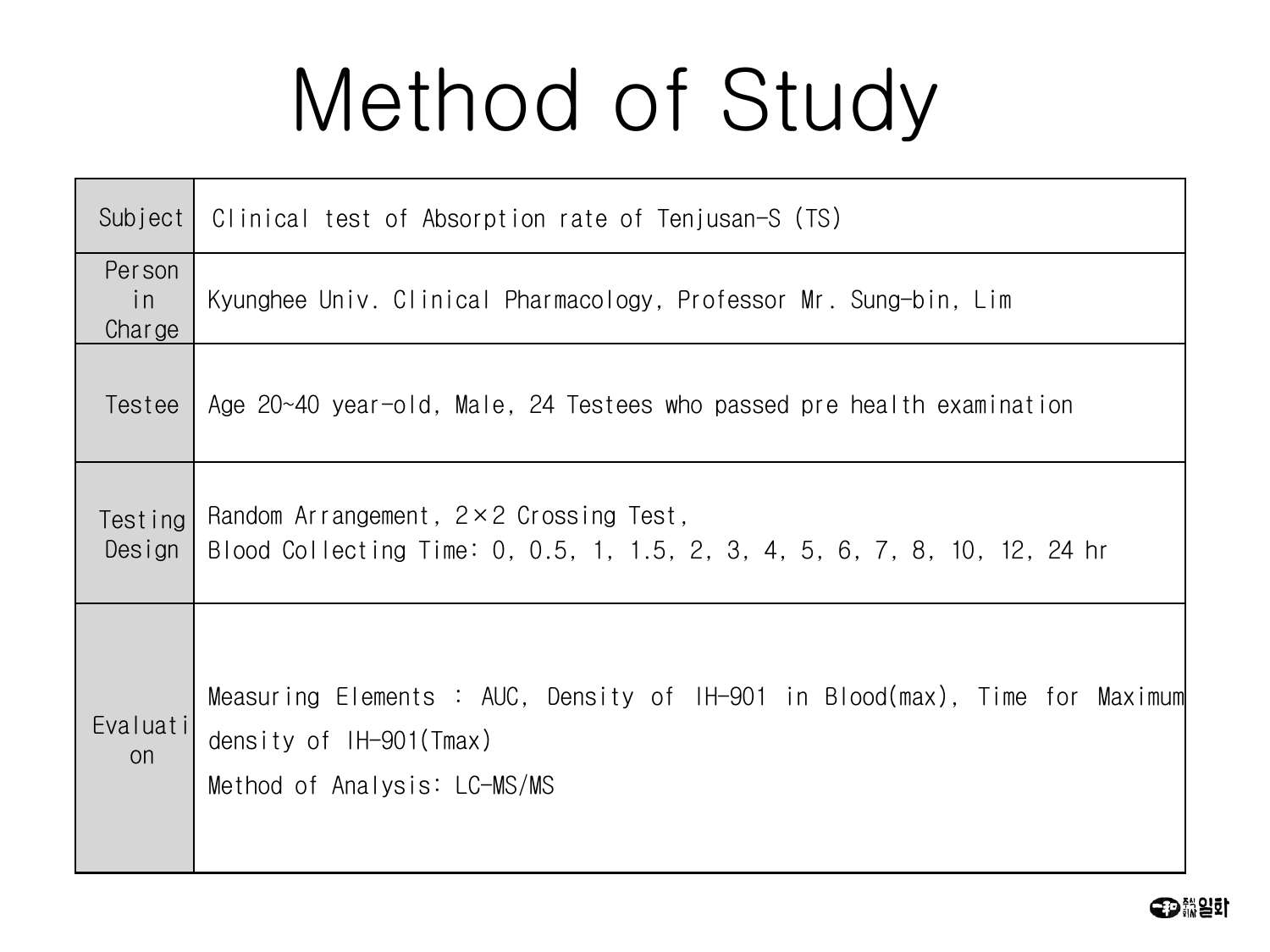## Hypothesis of Clinical Study



hr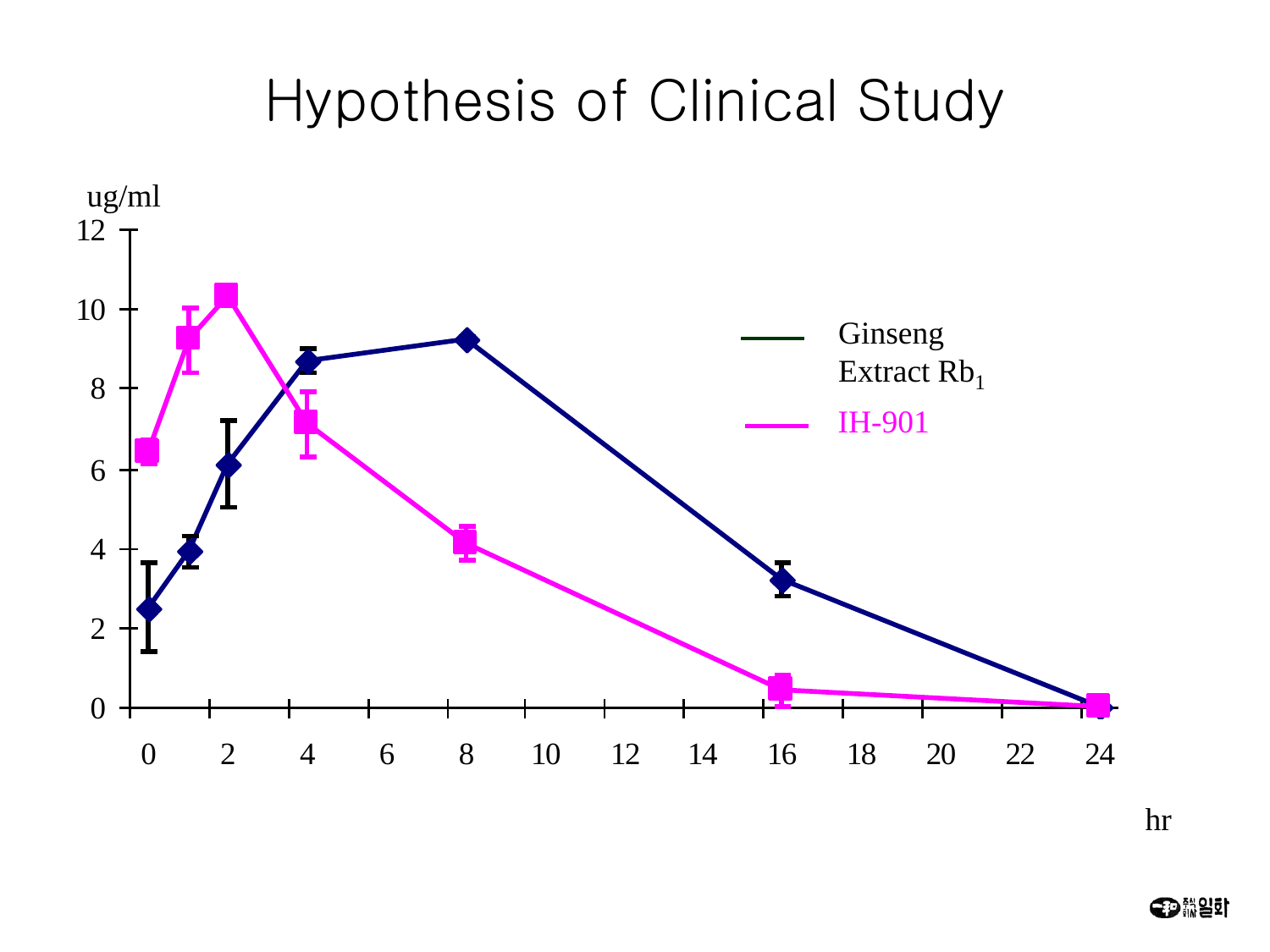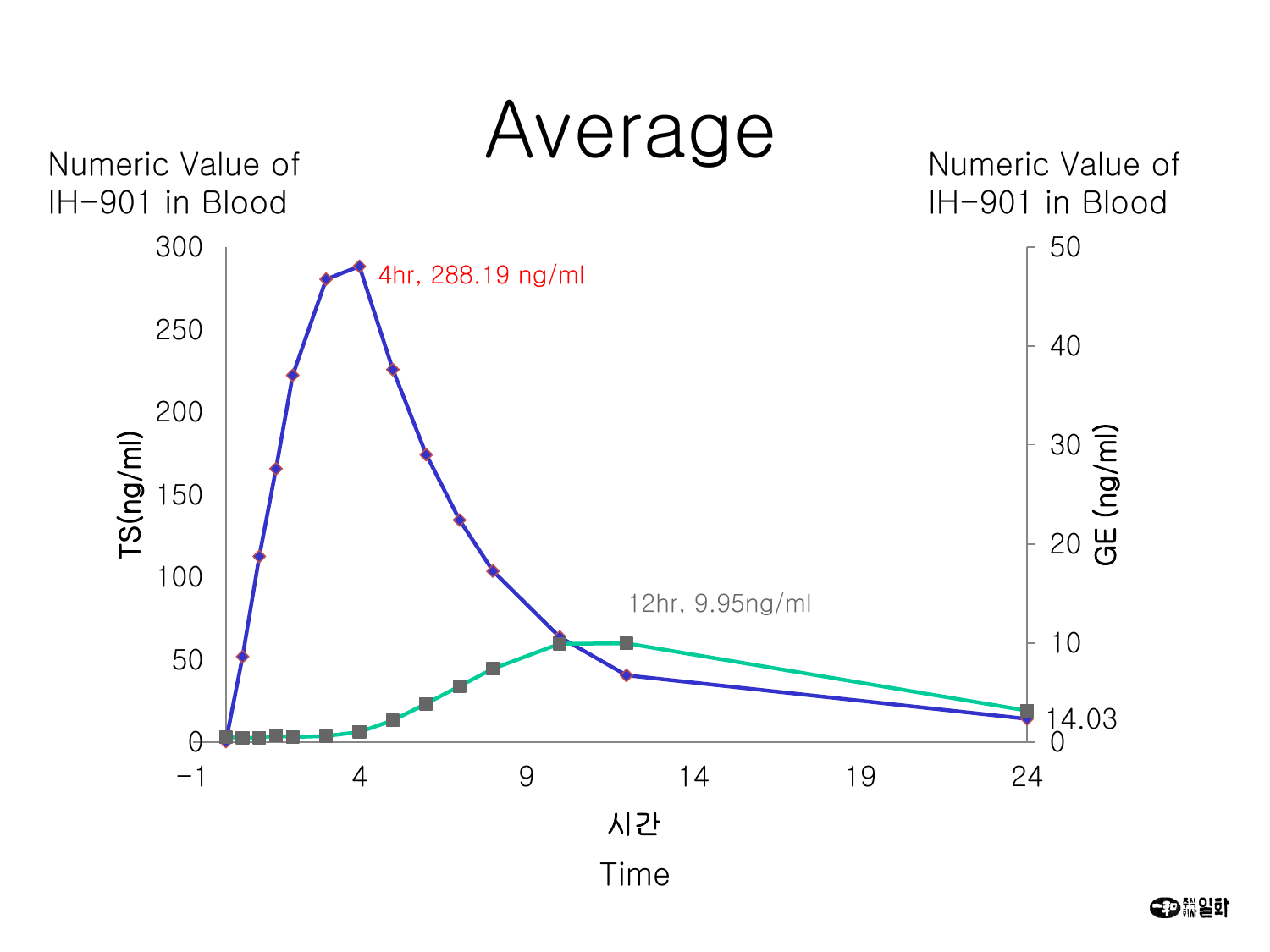## **Change of Individual Blood IH-901 content**